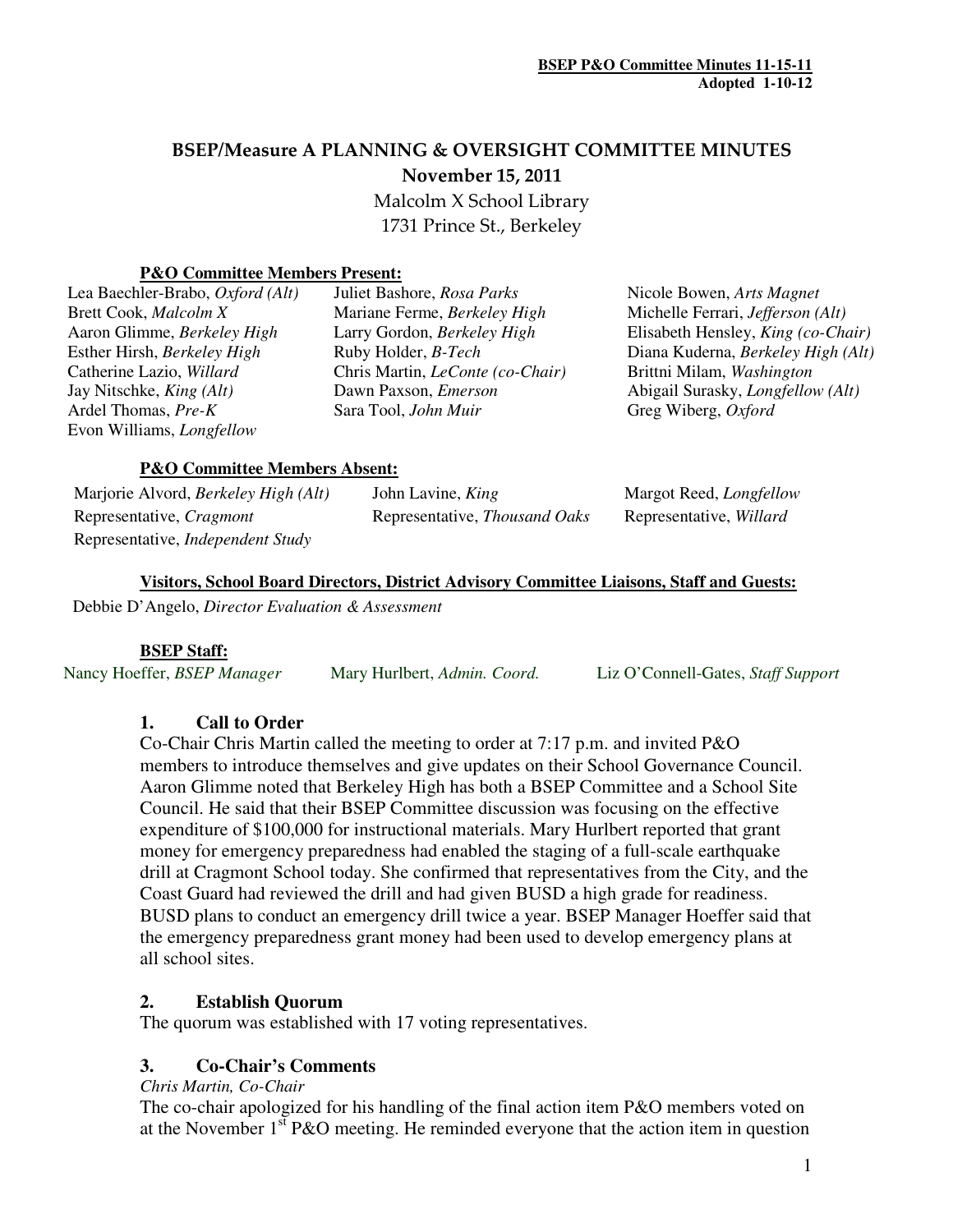had involved a vote on the use of technology carryover monies not initially allocated in the first technology budget presented to and approved by the P&O in spring 2011. Martin said that in hindsight he should have postponed that action item until the November  $15<sup>th</sup>$ meeting. He had since met with Nancy Hoeffer and co-Chair Elizabeth Hensley to discuss when P&O approved budgets that had been altered over the summer months needed to return to the Committee for further review. He said consensus suggested that budget plans regarding carryover funds needed to be returned to Committee when a change in the purpose of expenditures had occurred.

Nancy Hoeffer added that if the Board needed to see changes then the P&O needed to review these same changes.

In response to whether or not the P&O would be notified about changes made to budgets during the summer months, Chris Martin said that if the P&O Steering Committee made a decision that adjusted a plan, the Co-Chairs and the BSEP Manager would be responsible for returning the plan to the P&O for review. Hoeffer added that any changes would be shown in the Annual Report. P&O members discussed the merits of a written policy regarding such budget changes.

# **4. BSEP Manager Report**

#### *Nancy Hoeffer, BSEP Manager*

Hoeffer reminded the Committee that there would be a new member Orientation on November 29, 2011. The BSEP manager said she wanted P&O members to be very well informed about District goals and policy and planned to bring guest speakers, such as Debbi D'Angelo, to P&O meetings. She then introduced Director of Evaluation and Assessment Debbi D'Angelo.

## **5. P&O Member Orientation Series part IV: Berkeley Evaluation & Assessment (BEA) Office**

## *Debbi D'Angelo, Director Evaluation & Assessment*

D'Angelo explained that her department collected data and then used it as a framework for collaborative inquiry which in turn informed and drove instructional improvement for all students. The Director of Evaluation and Assessment said that during the past couple of months she or one of her staff had visited two middle schools and almost every elementary school. She said she would soon visit B-Tech and Berkeley High School. She explained that BSEP funded 3.7 FTE (full-time equivalent) of the 5.6 FTE in the BEA office; the remainder was funded by outside sources. She noted that BSEP funds did not cover the administration of federal and state-mandated tests.

D'Angelo stated that her department's goal was to help the principals, staff and the School Governance Councils gather information from local assessments, formative assessments, common assessments, and state-wide assessments. She explained that BEA worked with each school to achieve its specific vision and also worked with the District to help it attain broader goals. She said her top priority was to ensure that all students were learning and that effective programs existed to help students in their learning process. D'Angelo noted that B-Tech and BHS were going though an accreditation process issued by the Western Association of Schools and Colleges (WASC). She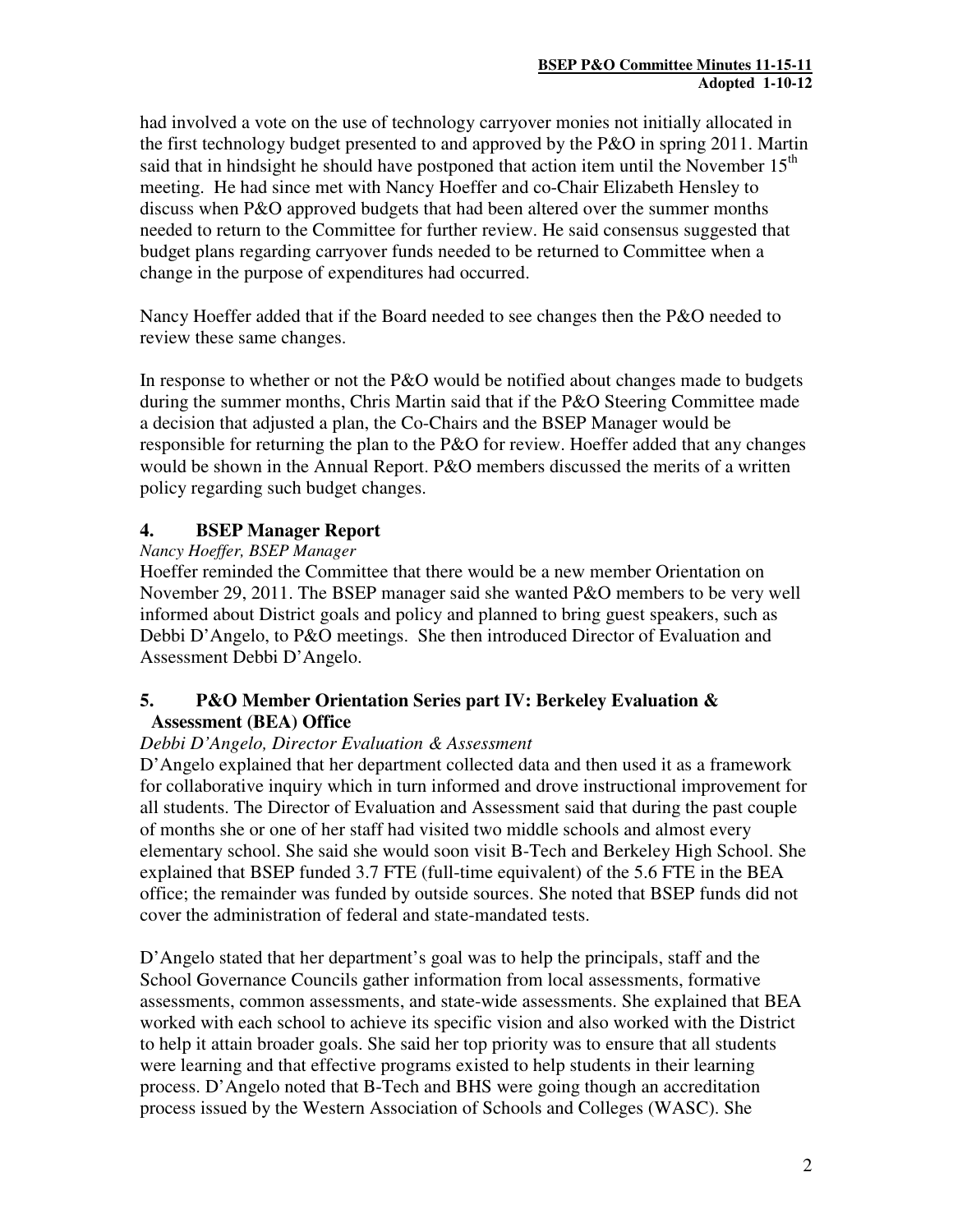explained that this was critical, because without this accreditation students would not graduate with a diploma.

D'Angelo said her duties also included: researching reasons for the decline in secondary math scores, fielding requests from outside researchers wanting to do research at BUSD, preparing Board reports, serving on the 2020 Vision Committee, supervising research interns, reviewing school site plans, and ensuring that the State-required School Accountability Report Cards (SARC) are informative and accurate.

D'Angelo said that three of her staff members, Marie Joiner, Lori MacDonald and Erin Schweng were teachers on special assignment. She said Lori MacDonald had been assigned to the ULSS program, now known as Response to Intervention (RTI2).

She said her office created surveys for certain schools and that particular schools would serve as pilot schools for special evaluation projects.

D'Angelo said that if the P&O needed data to inform its decision-making regarding certain programs, she would do her best to provide it.

# **6. Class Size Report**

## *Aaron Glimme, BHS, Nancy Hoeffer, BSEP Manager*

Hoeffer distributed the annual Class Size Report, which was prepared by Student Assignment Manager Francisco Martinez and BHS teacher Aaron Glimme. By way of background Hoeffer mentioned that there had been controversy over high class sizes at BHS in the past. Hoeffer said that this year BUSD is actually overstaffed due to declining enrollment, and that classes were particularly small. Hoeffer led the P&O through graphs of class size averages by school. Glimme reiterated that the normally spot-on projections for student enrollment, was off this year and over-staffing was occurring at the middle schools and at BHS. Glimme said the average class size at Berkeley High was 26 (excluding P.E. classes).

Discussion followed and it was noted that schools were required to post class size data and make it available to the public. The point was made that BUSD had much smaller class sizes compared to other districts and that the class size average as stated in Measure A was being met. Some concerns were expressed about outlier classes, both large and small. Hoeffer said she had every confidence that principals, throughout the District, were working hard to create staffing models that addressed the needs of all students.

# **7. Nominations/selection of P&O Reps to District & P&O Committees:**

# **Superintendent's Budget Advisory Committee (SBAC)**

Hoeffer said that initially last year, she and Larry Gordon were the P&O representatives to the SBAC. She was in the second year of a two-year term; Gordon was in the first year of his two-year term. When she left the P&O Committee to assume the position of BSEP Manager, Greg Wiberg stepped in for the remainder of her term. Hoeffer said that Gordon would serve the second year of his term this year, and that the Committee needed to appoint one new representative and an alternate.